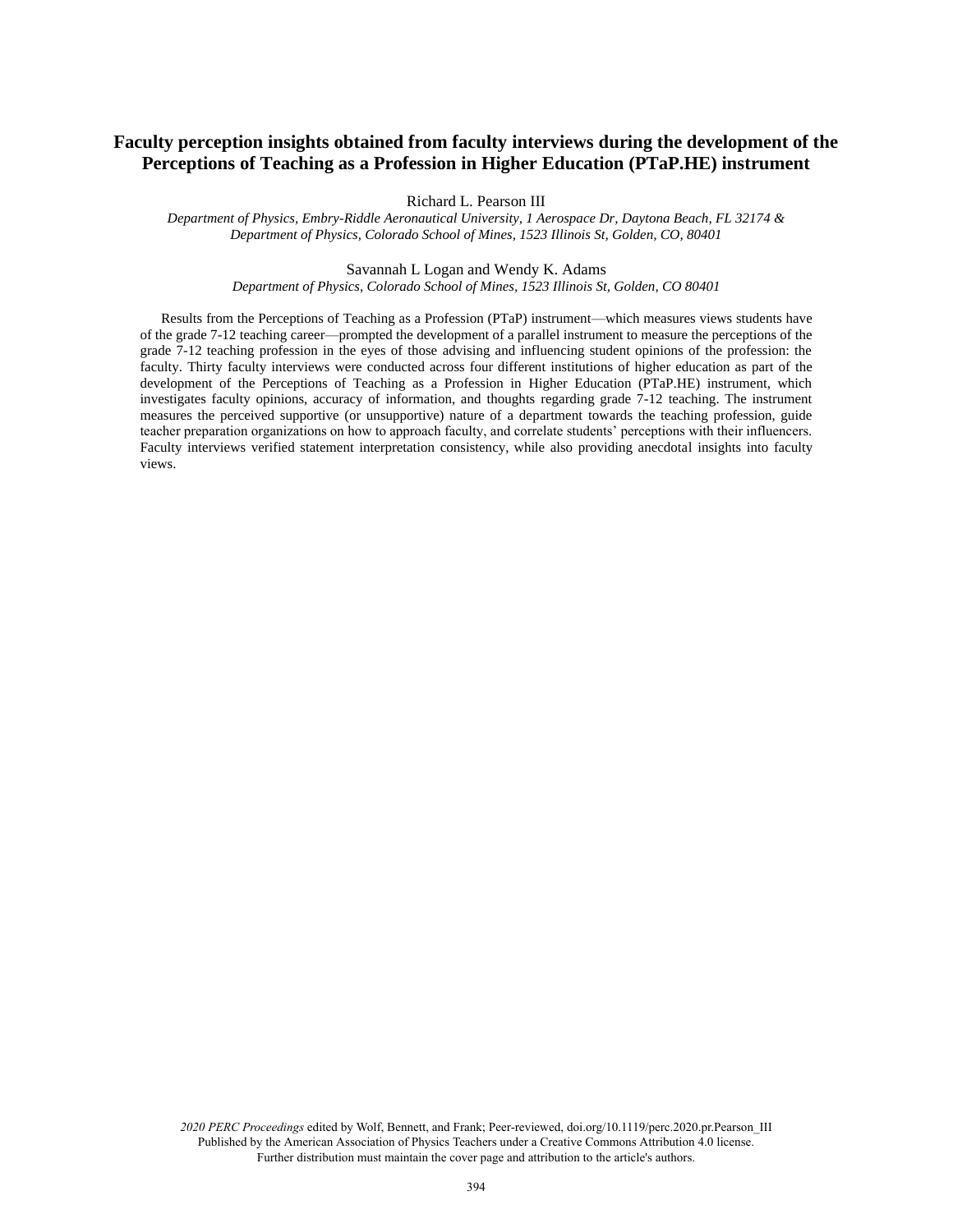# **I. INTRODUCTION**

Statistics regarding the United States' need for discipline-specific secondary (grade 7-12) teachers consistently indicate high demand for those in physics, chemistry, and mathematics [\[1,](#page--1-0) [2\]](#page--1-1). On the other hand, a national survey compiled by the APS Panel on Public Affairs shows that nearly half of undergraduate students in physics, chemistry, math, and computer science (more generally known as "STEM" fields) have expressed some level of interest in "being a middle or high school teacher" [\[3\]](#page--1-2). To enhance understanding of the gap between those *interested* in teaching and those *employed* as secondary education teachers, the Perceptions of Teaching as a Profession (PTaP) survey measures students' "views of teaching as a career, their interest in teaching and the perceived climate of physics departments toward teaching as a profession" [\[4\]](#page--1-3). Indeed, national PTaP survey data identified major misperceptions of grade 7-12 teaching that have enabled—though not entirely on their own—the STEM teacher shortage.

In other words, students are making employment decisions based on false perceptions. Faculty are positioned to correct these misperceptions and provide students with fair and equitable advice about career options, since students look to faculty when making career decisions [\[5,](#page--1-4) [6\]](#page--1-5). However, faculty must hold accurate perceptions in order to share accurate data with students; therefore, an instrument is required to measure and quantify the viewpoint faculty hold of grade 7-12 teaching itself. The Perceptions of Teaching as a Profession in Higher Education survey, or the PTaP.HE (stated as "P-taffy"), is specifically designed to measure the underlying, cognitive views college faculty (and staff) have towards secondary teaching.

The PTaP.HE instrument informs college and university departments of their faculty's mindset. Also, its development is a vital part of the recently funded *Get the Facts Out* (GFO) project, which aims to solve the nationwide STEM teacher shortage by addressing misperceptions held by students and faculty about the teaching profession. This national, interdisciplinary project partners four national societies (the American Physical Society, the American Association of Physics Teachers, the Association of Mathematics Teacher Educators, and the American Chemical Society) to help facilitate the distribution of resources to combat misperceptions. The PTaP.HE couples with the PTaP to (1) motivate resource use, and (2) measure potential progress among both populations.

Faculty interviews play a key role in the development of the structure and focus of the PTaP.HE instrument. Section II describes them within the context of instrument development and consistent statement interpretation. Section III recounts faculty statements and insights collected from the interviews and relates those with student perception outcomes derived from the PTaP.

# **II. IMPACT OF INTERVIEWS ON DEVELOPMENT**

The need for a faculty perceptions instrument was identified in 2015 by the Physics Teacher Education Coalition (PhysTEC) community when work first began on the student-facing PTaP. At the time, both faculty and student perceptions were untested; approaching faculty colleagues about their perceptions seemed too uncomfortable within the PhysTEC community so work was limited to student perceptions. However, a direct biproduct of the PTaP's quantification of student misperceptions (the initial work to address those perceptions) and the funding of GFO was the PhysTEC community's openness to a facultyfacing edition.

#### **A. Developmental interviews**

Perception surveys and concept inventories (such as the PTaP [\[4\]](#page--1-3), CLASS [\[7,](#page--1-6) [8\]](#page--1-7), and TOAST [\[9\]](#page--1-8)) follow a general but consistent four-phase development and validation structure as summarized by Ref. [\[10\]](#page--1-9) and to which the PTaP.HE development generally adheres. The developmental interviews of *Phase Three* follow the instrument structure details in *Phase One* and *Two*. Validation efforts in *Phase Four* are beyond the scope of the present paper but will follow in forthcoming PTaP.HE publications.

### *1. Phases One & Two*

*Phase One* delineates the purpose and scope of the PTaP.HE: measure the perceptions faculty members hold regarding the grade 7-12 teaching profession. General faculty responses are scored against publicly available facts and expert faculty opinions. "Experts" are defined as those actively and successfully involved with the recruiting and preparation of teacher candidates. Though the scope of the PTaP.HE is on university or college *faculty*, the generality of the "HE"—or "higher education"—domain includes all those involved in the education, advising, and overseeing of undergraduate students.

The instrument specifications outlined in *Phase Two* include forced answer statements which provide consistently reliable scoring across departments and institutions, encourages higher completion rates, and lowers completion time. The latter was of particular importance when developing the PTaP.HE, as faculty time is extremely limited. Therefore, we began with the goal of creating a twenty-item instrument that could fairly represent the ideas shaping faculty perceptions. Nevertheless, the final product includes 35 five-point Likert-scale statements and 5 multiple-choice questions that can be completed in an online survey in ~9 minutes. making it convenient to include at the beginning of faculty meetings or other institutional faculty gatherings; the list of statements can be found at Ref [\[11\]](#page--1-10).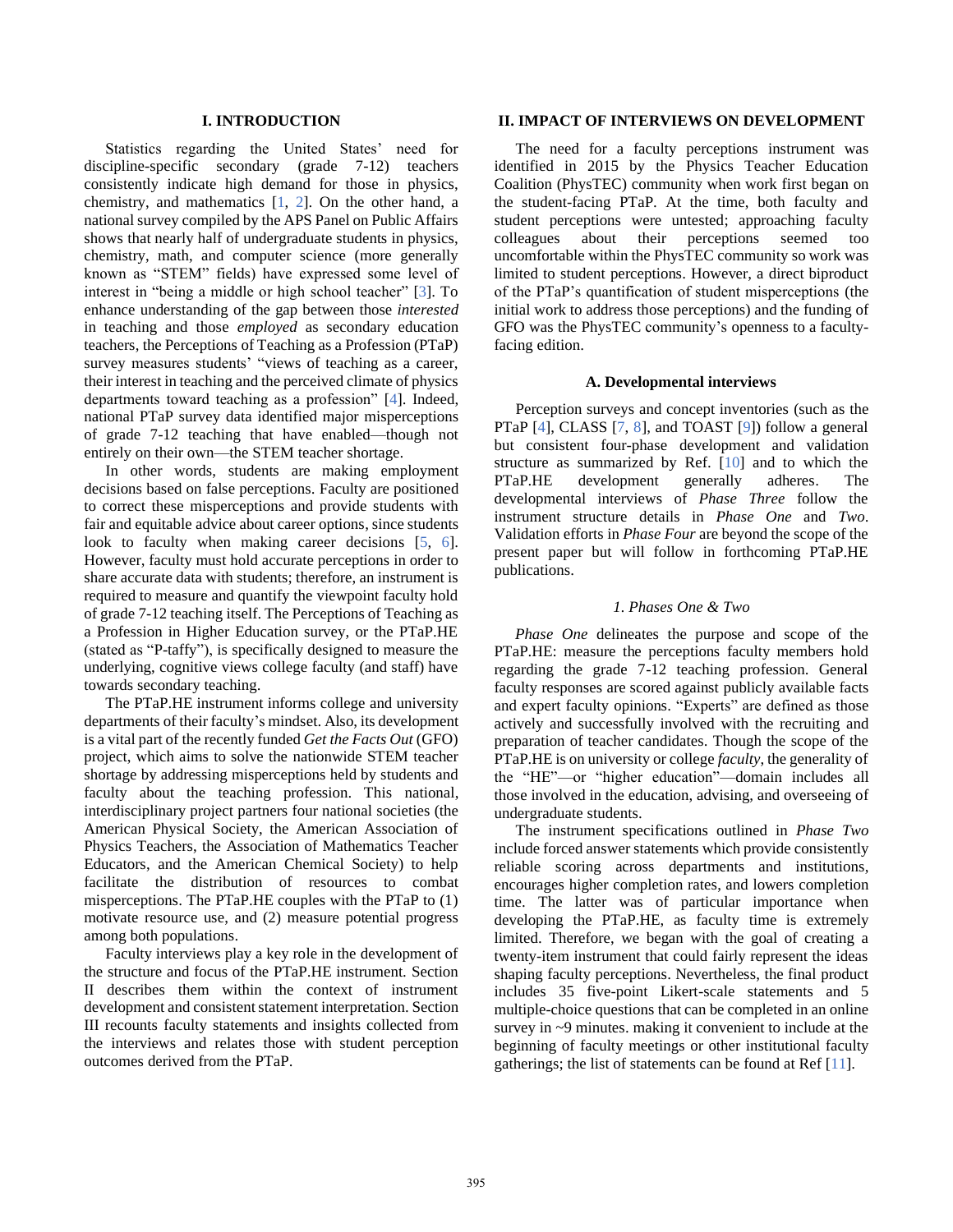# *2. Phase Three*

Ref. [\[10\]](#page--1-9) details specific steps to develop a typical "Formative Assessment of Instruction" tool within *Phase Three*. The steps adopted and combined to the developmental specifications of the faculty-facing assessment are as follows:

- (i) Establish topics that are important to college or university departments and create open-ended survey questions to probe faculty thinking more broadly in test form;
- (ii) Through developmental interviews and observations, identify "faculty thinking" on these topics and the various ways it can deviate from "expert thinking" through a forced answer survey given to both novices and subject experts; and
- (iii) Administer the survey to faculty and carry out validation interviews.

The structure of the PTaP.HE development varies slightly from the prescribed structure stated in Ref. [\[10\]](#page--1-9) because much of the foundational legwork was completed with the PTaP development. Additionally, the intertwined dependence of the *Get the Facts Out* project and the PTaP.HE also placed undesirable time constraints on its development. Generally, the steps were combined. Each is discussed in further detail below in their combined fashion.

*Step (i): Development of preliminary survey statements.*  The initial set of forced answer statements consisted of ideas from two primary sources: the PTaP survey and faculty discussions. Selected PTaP statements were re-worded to represent a faculty's viewpoint. In the second, faculty discussions during national and local workshops designed specifically to "bust myths" about the teaching profession prompted the creation of items regarding effective teacher candidate recruitment [\[12\]](#page--1-11). Approximately 50 statements comprised the initial PTaP.HE instrument, with three of those statements posed as open-ended questions meant to gather additional information to encompass important topics. No other open-ended responses were necessary due to the legwork of the PTaP and the prior faculty workshop discussions in exploring the domain.

This original group of statements covered faculty perceptions of teacher salary, benefits, retirement, job satisfaction, intellectual stimulation, scientific identity, and student interest in teaching, as well as faculty advising and recruitment practices.

*Step (ii): Faculty interviews and further development of statements*. In-person faculty interviews verified the interpretation consistency of all statements and ensured identification of all perception topics. The thirty 45-minute faculty interviews followed *think-aloud* protocols, where participants are asked to "verbalize their thoughts" while completing the survey [\[13\]](#page--1-12). Clarification inquiries and additional explanations of specific items sought by the interviewer came after participants completed the entirety of the survey, allowing the *think-aloud* responses to remain

untainted. Faculty were then asked if they felt the survey covered all the important aspects of grade 7-12 teaching. Per the advice given in Ref. [\[10\]](#page--1-9), the interviewer compiled and assessed both a summary of the interview and the faculty's responses immediately following an interview's conclusion.

Appropriate adjustments to the survey statements followed assembled interview results and summaries. The modifications extended from slight (e.g., re-wording a statement for better clarification, such as changing "I consider grade 7-12 teaching a STEM career" to "I consider grade 7-12 *math or science* teaching a STEM career," (emphasis added) to complete removal (i.e., discarding a statement due to its ineffectiveness when nearly all responded similarly). Again, the main purpose of the *thinkaloud* interview process ensures that the audience—in this case, the faculty—interprets individual statements in the same manner and identifies topics appropriately and consistently.

Of the three original, open-ended survey questions, only one became a forced answer multiple-choice question ("What percentage of STEM students do you think expressed some level of interest when answering the following statement: *How interested are you in being a middle or high school teacher?*"). The other two paired with included Likert-scale statements and were subsequently removed when it was apparent those statements were suitable.

Interview-based statement adjustments iterated 8 times, with a total of 27 interviews conducted during that process. The number of interviews completed before adjusting statements varied, depending on the type of modification implied from the interview. The faculty interviews highlighted misunderstandings of the PTaP.HE statements and provided insights that shaped the focus of the instrument.

*Step (iii): Follow-up interviews.* Three additional interviews were conducted after statistical analysis of data collected from the PhysTEC community prompted removal or combination of about a fourth of the statements. These follow-up interviews once again confirmed consistent flow and response reasonings of the survey items.

# **B. A closer look at the interviewees**

Table I details the demographics of the 30 interviewed faculty. Highlights are given here:

- Most of the interviewees came from public universities in two U.S. states.
- The majority were professors but note that 10% of those interviewed were currently filling the role of "Chair."
- Though the interviewees came from various departments and backgrounds, nearly all felt they supported or were amenable to teaching as a profession.

To the last point, many of the initial contacts made at these institutions redirected—or, as in the vernacular, "dodged and deflected"—the interview invitation to a faculty member seen as fairly agreeable to the secondary teaching profession.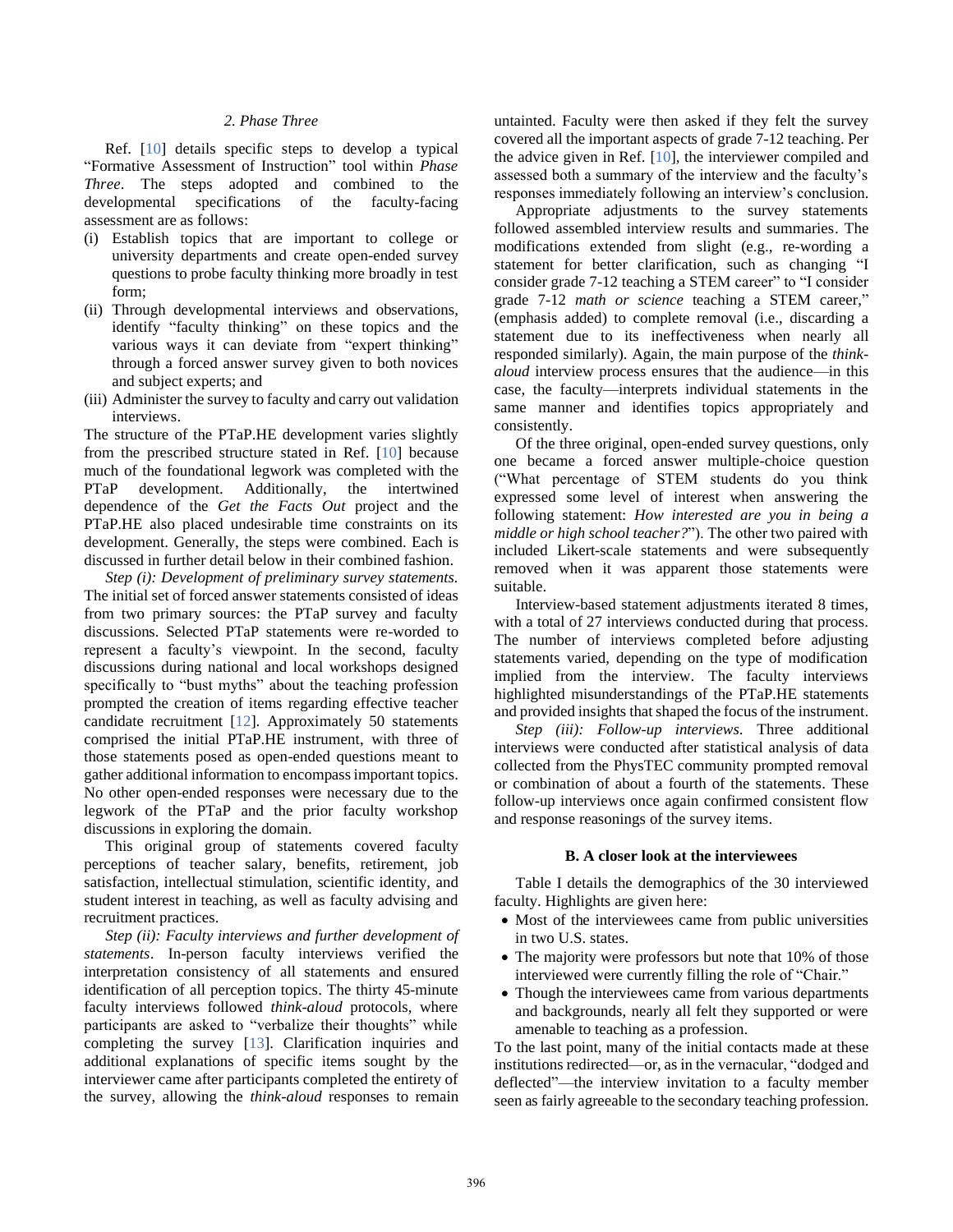| TABLE I. Interviewee demographics |  |  |  |  |
|-----------------------------------|--|--|--|--|
|-----------------------------------|--|--|--|--|

|                                        | <b>Number</b>  | $%$ of  |
|----------------------------------------|----------------|---------|
| Category                               | of faculty     | faculty |
| Representative departments             |                |         |
| <i>Physics</i>                         | 14             | 46%     |
| Chemistry                              | 5              | 17      |
| <b>Mathematics</b>                     | 5              | 17      |
| Other STEM disciplines                 | 6              | 20      |
| Faculty role                           |                |         |
| Tenure & Tenure-track                  | 21             | 70%     |
| Full-time, non-tenure                  | 7              | 23      |
| Part-time, non-tenure                  | 1              | 3       |
| Administration                         | 1              | 3       |
| Institution type (no. of institutions) |                |         |
| Public university (4)                  | 25             | 83%     |
| Private university $(1)$               | 3              | 10      |
| Community college (2)                  | $\mathfrak{D}$ | 7       |
| Gender                                 |                |         |
| Female                                 | 15             | 50%     |
| Male                                   | 15             | 50      |

Consequently, many of the interviewees were likely more positive than the typical faculty regarding grade 7-12 teaching. Nevertheless, the diversity of faculty, departments, and institutions helps support the effectiveness of the interview process by ensuring that faculty with a variety of viewpoints and experiences were able to consistently interpret the PTaP.HE statements. As seen in the interview highlights in the following section, the cohort of faculty interviewees oftentimes displayed inaccurate perceptions of the grade 7-12 teaching profession. Therefore, the effect of the apparent selection bias of the purportedly supportive faculty is diminished.

### **III. INTERVIEW INSIGHTS**

The sample size of faculty interviews during the development of the PTaP.HE do not permit a statistically meaningful quantitative discussion of general faculty perceptions. However, a display of faculty remarks and declarations from the *think-aloud* interviews illustrates the significant impact made on the PTaP.HE instrument. Common themes are also described within the context of the interview cohort. Selected faculty responses are grouped according to topics identified on the PTaP.HE. Occasional comparisons are made to student perceptions acquired from the PTaP [\[4\]](#page--1-3).

# **A. Happiness**

Though the interviewed faculty view grade 7-12 teaching as a reasonable and fulfilling career for a STEM major, their perceptions of just how well teachers feel they are doing in their lives is poor; similarly (per the PTaP data from Ref. [\[4\]](#page--1-3)), students also think teachers are unhappy. In contrast, a recent Gallup survey found that "teachers in the United States rate their lives better than all other occupation groups, trailing only physicians" [\[14\]](#page--1-13). In other words, teachers rate themselves as having the second-highest well-being out of all professions, illustrating that teachers generally enjoy what they do and enjoy the life that comes with it.

Interviewed faculty perceive grade 7-12 teaching as an "intellectually stimulating" career, as illustrated by two faculty statements: "*You learn more as a teacher"* and *"If you do it right, it will be [an intellectually stimulating career]."* Indeed, the American Institute of Physics found that teaching is slightly more "intellectually stimulating" than other private sector STEM jobs [\[15\]](#page--1-14). Yet this perception does not carry over to the perceived happiness of grade 7-12 teachers. At some point during the interview, about 80% of faculty made a negative statement associated with teacher's happiness or efforts: teachers are *"unhappy"*, have *"great difficulty"*, have immense *"stress"*, or have a "*hard, tough job*". This distinction in perceptions underlies the importance of propagating appropriate and legitimate facts about teaching to faculty and prospective teachers.

## **B. Retirement**

Interviewed faculty seemingly understood retirement benefits available to teachers and the competitive nature of those benefits as compared to other employment options. One faculty highlighted that "*there are a lot of careers that*  don't [have competitive benefits]." It may be that those interviewed have similar retirement benefits, or that they have already had to address retirement and its impact on their life. Conversely, the PTaP showed students lacking in teacher retirement benefit knowledge [\[4\]](#page--1-3). Faculty often commented, however, that students were not interested in retirement; nevertheless, the opposite is true [\[16\]](#page--1-15).

### **C. Autonomy and agency**

The interviewed faculty expressed interest in the autonomy—the unique control of what and how teachers teach—of the grade 7-12 teacher. Several interviews in succession added "autonomy" as an item on the PTaP.HE. Half of the faculty in our small cohort perceive grade 7-12 teachers as lacking autonomy in their classrooms due to administration, bureaucracy, and/or regulatory state testing. Interestingly, secondary teachers themselves generally feel they have control in their classrooms; more than 90% perceive at least some control, or agency, of selecting teaching techniques, student assessment, discipline, and homework designation (with a sample size of around 5,000) [\[17\]](#page--1-16). Though, the amount of autonomy varies between specific schools, districts, and states, faculty must be equipped with correct information to relay to interested parties (students, parents, administration, etc.).

#### **D. Salary**

From our interviews, faculty generally perceive a \$5,000- \$10,000 gap when estimating a first-year teacher salary and a "typical," permanent job. Comparatively, students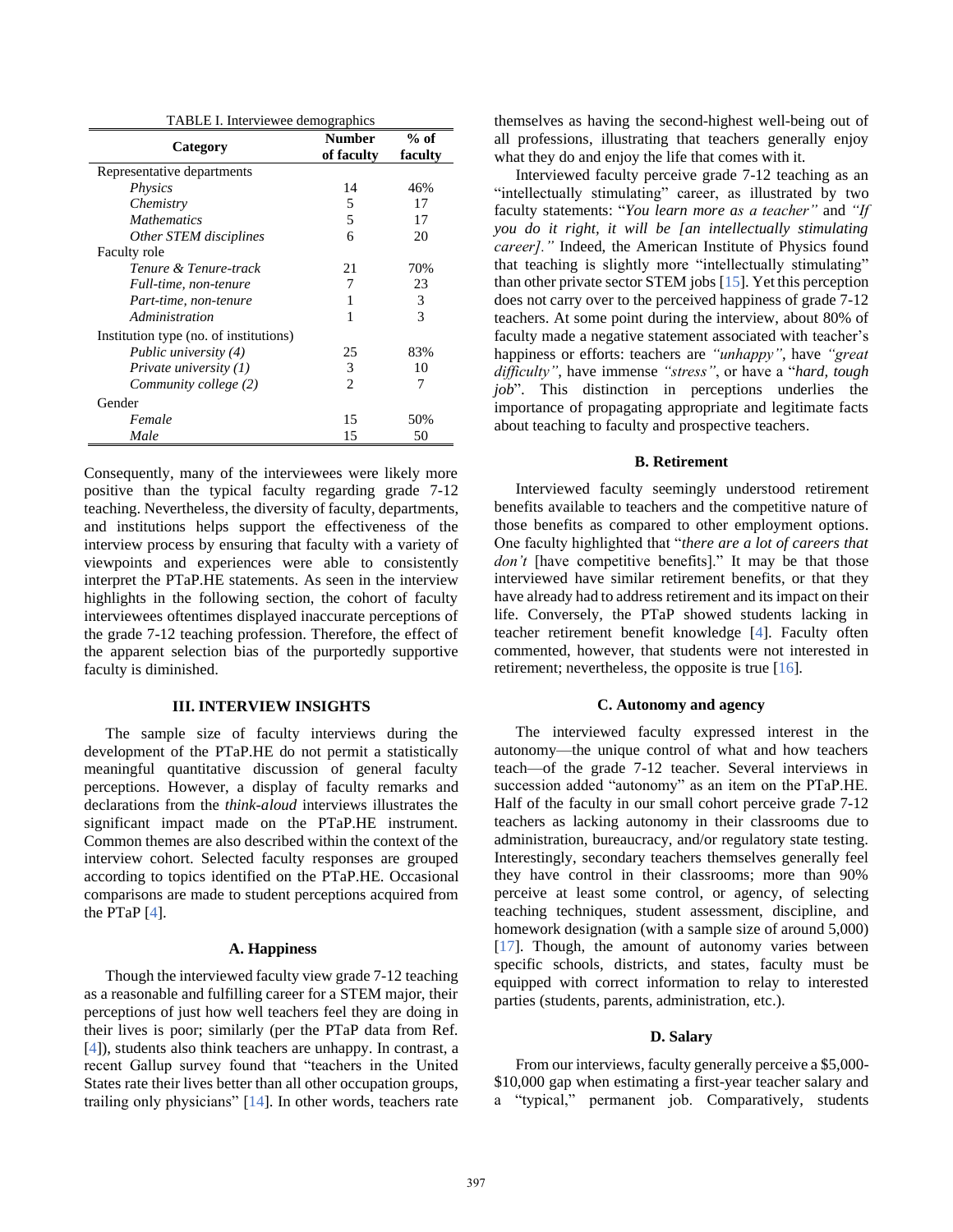generally estimate a pay difference of \$30,000, which indicates faculty seem to have a better understanding of the job market [\[4\]](#page--1-3). Still, this is an important aspect to discuss and identify with faculty members as national salary surveys continue to show equivalent starting salaries for many fields [\[18\]](#page--1-17). Even with a smaller perceived gap, the view from nearly 90% of the faculty interviews can be summarized in one faculty's statement: *"Teachers don't go into teaching for the money."* Research from the GFO project indicates that it is necessary to identify local data and salary information to discuss the teaching profession with appropriate salary context [\[19\]](#page--1-18).

#### **E. Retention**

Seventy-nine percent of grade 7-12 teachers are still teaching after 5 years [20]. Faculty interviewees underestimated that number by nearly 30%. The retention rate indicates the profession's stability and may even be used as an indicator of happiness. Yet the interviewed faculty may be underselling this STEM profession if discussing retention rates or job security.

#### **F. Student interest in teaching**

As highlighted at the beginning of this paper, nearly 50% of STEM undergraduates have expressed some level of interest in middle or high school teaching [\[3\]](#page--1-2). When faculty were asked to estimate the percentage of students who they thought had some interest in secondary teaching, responses averaged around 10%, regardless of the specified student population (either within the department, college, or campus-wide). In fact, the interviewed faculty found the 50% number so unbelievable that this eventually required a re-phrasing of the statement and a conversion to a multiplechoice selection. One faculty member stated that *"Most [students] have already chosen what to do…"* implying that even if it was true, students would not change course. Still, this does not alleviate the fact that half of their science, engineering, and mathematics undergraduate students have some interest in secondary teaching.

#### **G. Passion**

When faculty answered, "I would feel comfortable if one of my strongest students became a grade 7-12 teacher," they all agreed. However, about a third included a clarifying statement, such as "*Only if [the student is] passionate,"* or *"Yes, if that is what [the student] wanted to do,"* or *"No problem—if they want to do it!"*. This perception implies that one can only handle being a grade 7-12 teacher if one has "passion." To try and normalize a faculty's response, two added items on the PTaP.HE inquire about how one would feel about a strong student going to "graduate school" or into "industry". Preliminary interview results  $(n = 2)$  still attach a "passion" to grade 7-12 teaching.

### **H. Student advising**

In the first iterations of the PTaP.HE, faculty responded to a statement addressing their advising activities towards students who had indicated an interest in teaching. While nearly 85% of interviewed faculty stated they had indeed offered support and direction, half of the faculty did not regularly discuss grade 7-12 teaching as a career option even if they had indicated to regularly discussing career options with students. One faculty member acknowledged this disconnect: *"[I] might be wrong to not talk to [students] about it."* This highlights the unnecessary division set between grade 7-12 teaching and other STEM career conversations with undergraduates.

#### **I. Scientific identity**

Faculty responses varied widely regarding grade 7-12 teacher scientific identity, as illustrated by these two statements: *"[Though they are] Not a professional scientist, [they are] not giving up being a scientists; once a scientist, always a scientist"*; as compared to *"They are not scientists or engineers; they are teachers."* Scientific identity is impactful in a teacher's continued learning, adjustment, and professional growth [\[21\]](#page--1-19). Therefore, faculty perceptions must be aligned to properly encourage and prepare preservice teachers, or anyone showing an interest.

### **IV. CONCLUSIONS**

The Perceptions of Teaching as a Profession in Higher Education instrument is a companion to the student-facing Perceptions of Teaching as a Profession instrument, which both measure the perceptions towards the grade 7-12 teaching career. In total, 30 think-aloud, in-person, faculty interviews directed eight iterations of the PTaP.HE. Indeed, the overarching purpose of the interviews during instrument design is to iterate initial statements, looking for both consistent interpretation and untested perceptions.

Faculty interview responses provide insight to the thoughts of faculty toward grade  $7-12$  teaching. Though a statistically verbose dataset is beyond the scope of this work, the faculty statements illustrate opinions in a cohort, generally biased in support of grade 7-12 teaching. It thereby emphasizes the significance of the negative faculty quotations: if the interviewed faculty are champions of grade 7-12 teaching, how does the average faculty feel about grade 7-12 teaching as a profession?

# **ACKNOWLEDGEMENTS**

The authors thank the thirty interviewed faculty who provided so many guiding comments and suggestions. This work is part of the *[Get the Facts Out](http://www.getthefactsout.org/)* project (NSF DUE-1821710 & 1821462). Any opinions, findings, and conclusions or recommendations expressed in this material are of those of the author(s) and do not necessarily reflect the views of the NSF.